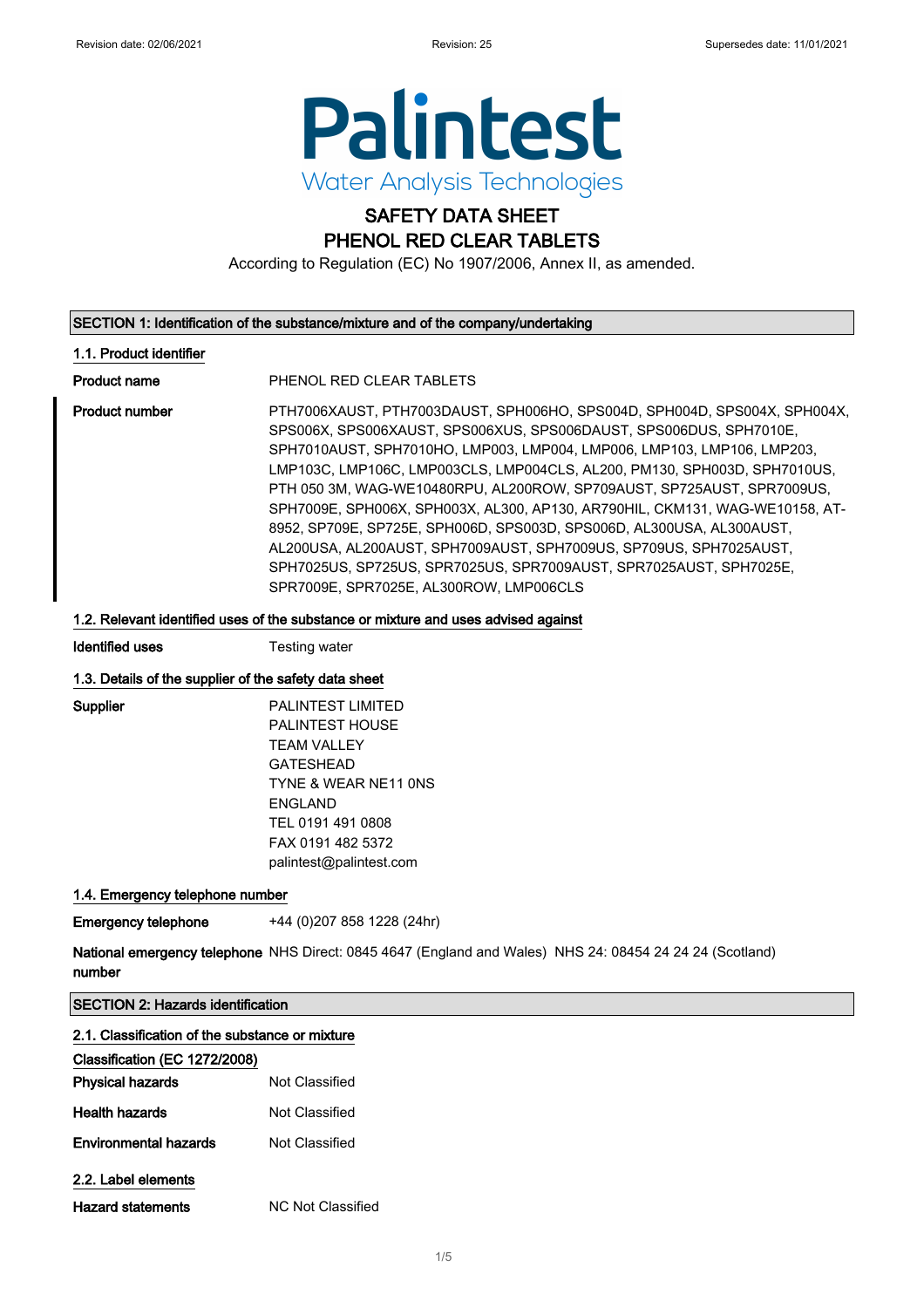## 2.3. Other hazards

This product does not contain any substances classified as PBT or vPvB.

| <b>SECTION 3: Composition/information on ingredients</b>         |                                                                                                                                                                 |  |  |
|------------------------------------------------------------------|-----------------------------------------------------------------------------------------------------------------------------------------------------------------|--|--|
| 3.2. Mixtures                                                    |                                                                                                                                                                 |  |  |
| <b>Composition comments</b>                                      | No classified ingredients, or those having occupational exposure limits, present above the<br>levels of disclosure.                                             |  |  |
| <b>SECTION 4: First aid measures</b>                             |                                                                                                                                                                 |  |  |
| 4.1. Description of first aid measures                           |                                                                                                                                                                 |  |  |
| Inhalation                                                       | Unlikely route of exposure as the product does not contain volatile substances.                                                                                 |  |  |
| Ingestion                                                        | Rinse mouth thoroughly with water. Get medical attention if any discomfort continues.                                                                           |  |  |
| Skin contact                                                     | Wash skin thoroughly with soap and water. Get medical attention promptly if symptoms occur<br>after washing.                                                    |  |  |
| Eye contact                                                      | Remove any contact lenses and open eyelids wide apart. Rinse with water. Continue to rinse<br>for at least 15 minutes.                                          |  |  |
| 4.2. Most important symptoms and effects, both acute and delayed |                                                                                                                                                                 |  |  |
| Inhalation                                                       | No specific symptoms known.                                                                                                                                     |  |  |
| Ingestion                                                        | No specific symptoms known.                                                                                                                                     |  |  |
| Skin contact                                                     | No specific symptoms known.                                                                                                                                     |  |  |
| Eye contact                                                      | No specific symptoms known.                                                                                                                                     |  |  |
|                                                                  | 4.3. Indication of any immediate medical attention and special treatment needed                                                                                 |  |  |
| Notes for the doctor                                             | No specific recommendations.                                                                                                                                    |  |  |
| <b>SECTION 5: Firefighting measures</b>                          |                                                                                                                                                                 |  |  |
| 5.1. Extinguishing media                                         |                                                                                                                                                                 |  |  |
| Suitable extinguishing media                                     | Use fire-extinguishing media suitable for the surrounding fire.                                                                                                 |  |  |
| 5.2. Special hazards arising from the substance or mixture       |                                                                                                                                                                 |  |  |
| <b>Hazardous combustion</b><br>products                          | No known hazardous decomposition products.                                                                                                                      |  |  |
| 5.3. Advice for firefighters                                     |                                                                                                                                                                 |  |  |
| Protective actions during<br>firefighting                        | No specific firefighting precautions known.                                                                                                                     |  |  |
| <b>SECTION 6: Accidental release measures</b>                    |                                                                                                                                                                 |  |  |
|                                                                  | 6.1. Personal precautions, protective equipment and emergency procedures                                                                                        |  |  |
| <b>Personal precautions</b>                                      | Wear protective clothing as described in Section 8 of this safety data sheet.                                                                                   |  |  |
| 6.2. Environmental precautions                                   |                                                                                                                                                                 |  |  |
| <b>Environmental precautions</b>                                 | Not considered to be a significant hazard due to the small quantities used. However, large or<br>frequent spills may have hazardous effects on the environment. |  |  |
| 6.3. Methods and material for containment and cleaning up        |                                                                                                                                                                 |  |  |
| Methods for cleaning up                                          | No specific clean-up procedure recommended.                                                                                                                     |  |  |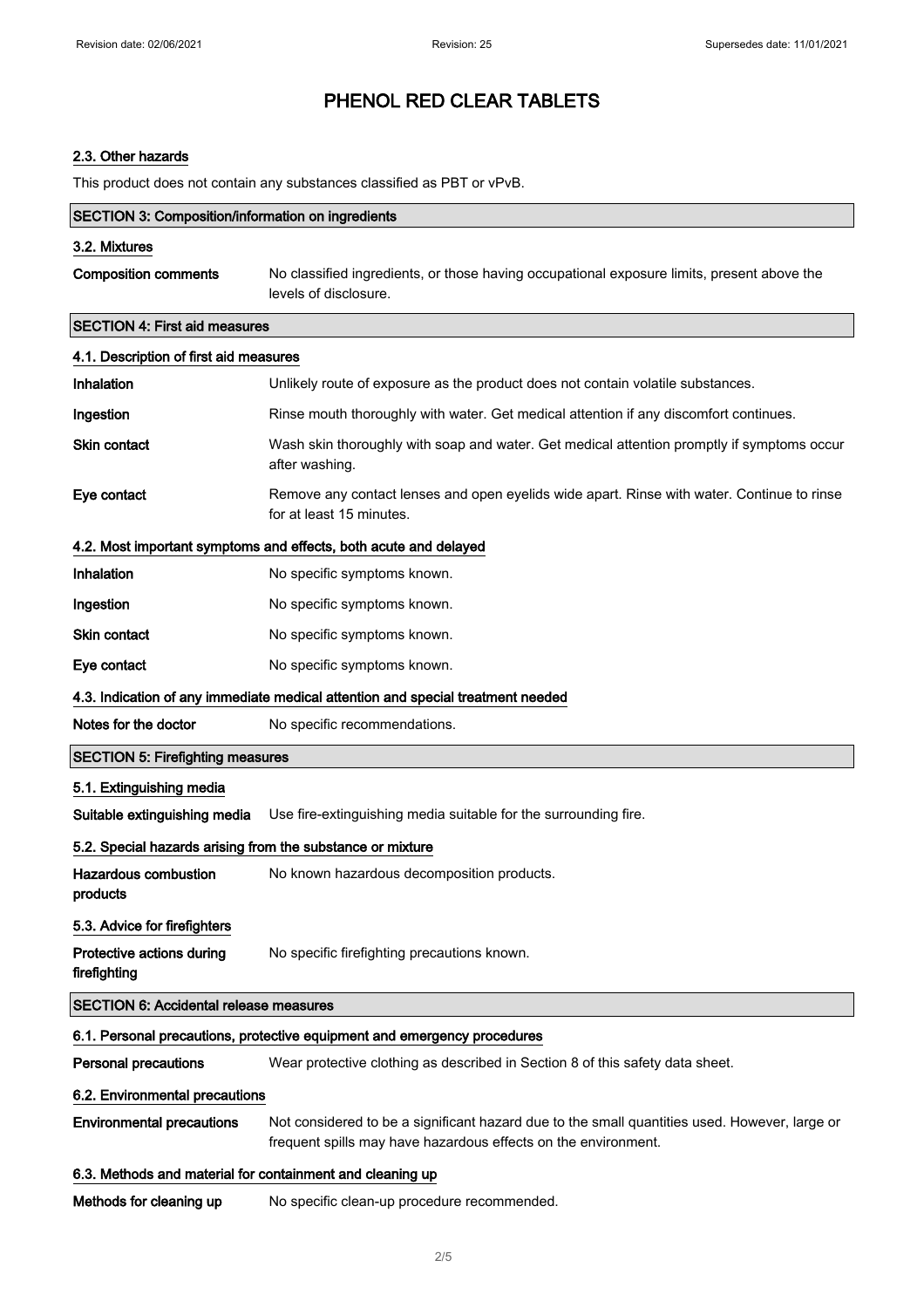## 6.4. Reference to other sections

Reference to other sections Wear protective clothing as described in Section 8 of this safety data sheet.

| <b>SECTION 7: Handling and storage</b>                     |                                                                                                                                                                                                                                                                                    |  |
|------------------------------------------------------------|------------------------------------------------------------------------------------------------------------------------------------------------------------------------------------------------------------------------------------------------------------------------------------|--|
| 7.1. Precautions for safe handling                         |                                                                                                                                                                                                                                                                                    |  |
| Usage precautions                                          | Good personal hygiene procedures should be implemented.                                                                                                                                                                                                                            |  |
|                                                            | 7.2. Conditions for safe storage, including any incompatibilities                                                                                                                                                                                                                  |  |
| <b>Storage precautions</b>                                 | Store in tightly-closed, original container in a dry and cool place. Keep separate from food,<br>feedstuffs, fertilisers and other sensitive material.                                                                                                                             |  |
| 7.3. Specific end use(s)                                   |                                                                                                                                                                                                                                                                                    |  |
| Specific end use(s)                                        | The identified uses for this product are detailed in Section 1.2.                                                                                                                                                                                                                  |  |
| SECTION 8: Exposure controls/Personal protection           |                                                                                                                                                                                                                                                                                    |  |
| 8.1. Control parameters                                    |                                                                                                                                                                                                                                                                                    |  |
| Ingredient comments                                        | No exposure limits known for ingredient(s).                                                                                                                                                                                                                                        |  |
| 8.2. Exposure controls                                     |                                                                                                                                                                                                                                                                                    |  |
| Protective equipment                                       |                                                                                                                                                                                                                                                                                    |  |
|                                                            |                                                                                                                                                                                                                                                                                    |  |
| Eye/face protection                                        | Eyewear complying with an approved standard should be worn if a risk assessment indicates<br>eye contact is possible. The following protection should be worn: Chemical splash goggles.                                                                                            |  |
| Hand protection                                            | No specific hand protection recommended. Chemical-resistant, impervious gloves complying<br>with an approved standard should be worn if a risk assessment indicates skin contact is<br>possible. It is recommended that gloves are made of the following material: Nitrile rubber. |  |
| Hygiene measures                                           | No specific hygiene procedures recommended but good personal hygiene practices should<br>always be observed when working with chemical products.                                                                                                                                   |  |
| <b>Respiratory protection</b>                              | No specific recommendations. Respiratory protection may be required if excessive airborne<br>contamination occurs.                                                                                                                                                                 |  |
| <b>SECTION 9: Physical and chemical properties</b>         |                                                                                                                                                                                                                                                                                    |  |
| 9.1. Information on basic physical and chemical properties |                                                                                                                                                                                                                                                                                    |  |
| Appearance                                                 | Solid                                                                                                                                                                                                                                                                              |  |
| Colour                                                     | Red-brown.                                                                                                                                                                                                                                                                         |  |
| Odour                                                      | Odourless.                                                                                                                                                                                                                                                                         |  |
| Solubility(ies)                                            | Soluble in water.                                                                                                                                                                                                                                                                  |  |
| 9.2. Other information                                     |                                                                                                                                                                                                                                                                                    |  |
| Other information                                          | No data available.                                                                                                                                                                                                                                                                 |  |
| <b>SECTION 10: Stability and reactivity</b>                |                                                                                                                                                                                                                                                                                    |  |
| 10.1. Reactivity                                           |                                                                                                                                                                                                                                                                                    |  |
| Reactivity                                                 | There are no known reactivity hazards associated with this product.                                                                                                                                                                                                                |  |
| 10.2. Chemical stability                                   |                                                                                                                                                                                                                                                                                    |  |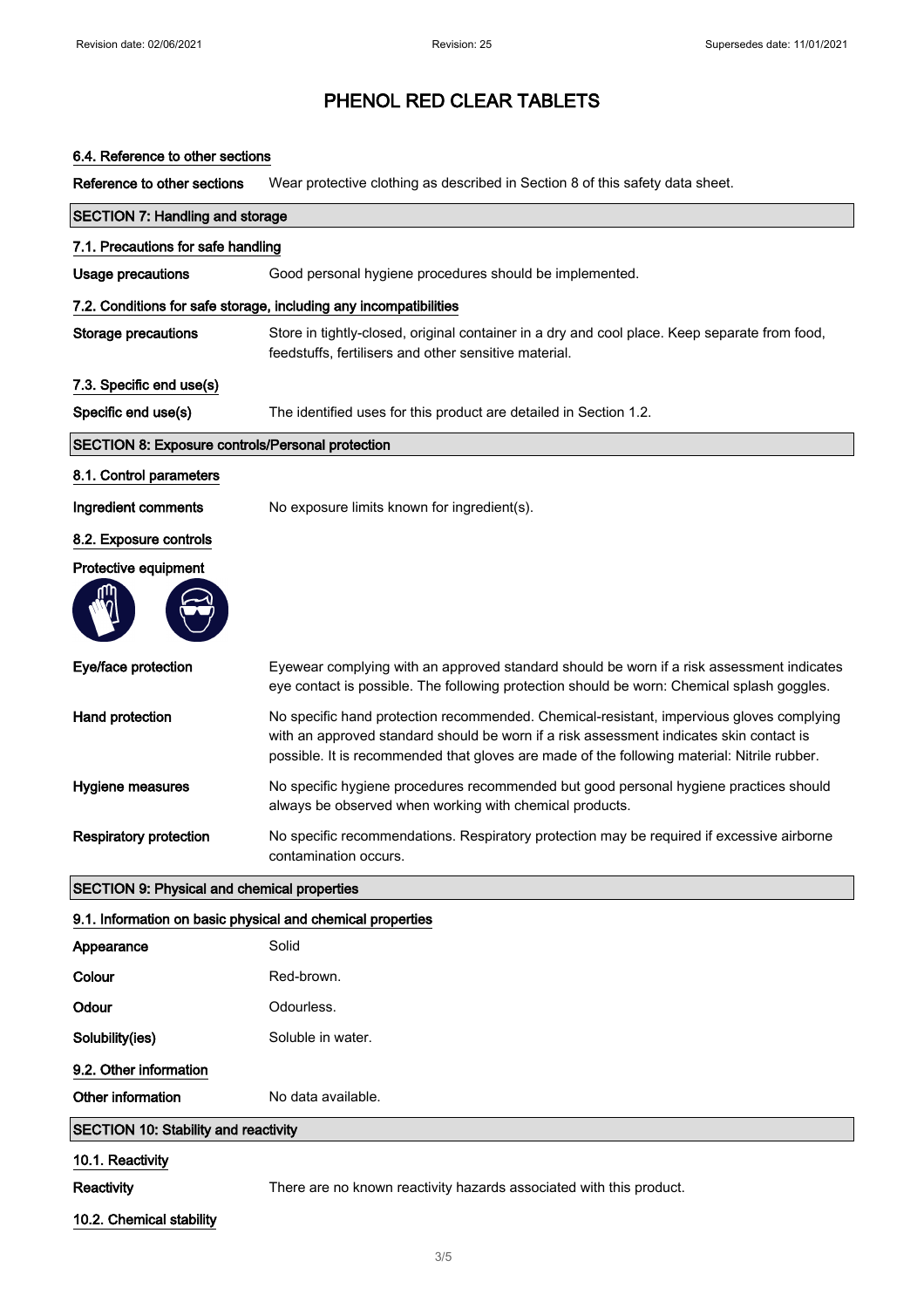| <b>Stability</b>                                 | Stable under the prescribed storage conditions.                                                                                                                 |  |
|--------------------------------------------------|-----------------------------------------------------------------------------------------------------------------------------------------------------------------|--|
| 10.3. Possibility of hazardous reactions         |                                                                                                                                                                 |  |
| Possibility of hazardous<br>reactions            | No data available.                                                                                                                                              |  |
| 10.4. Conditions to avoid                        |                                                                                                                                                                 |  |
| <b>Conditions to avoid</b>                       | There are no known conditions that are likely to result in a hazardous situation.                                                                               |  |
| 10.5. Incompatible materials                     |                                                                                                                                                                 |  |
| Materials to avoid                               | No specific material or group of materials is likely to react with the product to produce a<br>hazardous situation.                                             |  |
| 10.6. Hazardous decomposition products           |                                                                                                                                                                 |  |
| Hazardous decomposition<br>products              | No known hazardous decomposition products.                                                                                                                      |  |
| <b>SECTION 11: Toxicological information</b>     |                                                                                                                                                                 |  |
| 11.1. Information on toxicological effects       |                                                                                                                                                                 |  |
| <b>Toxicological effects</b>                     | No data available.                                                                                                                                              |  |
| <b>SECTION 12: Ecological information</b>        |                                                                                                                                                                 |  |
| Ecotoxicity                                      | Not considered to be a significant hazard due to the small quantities used. However, large or<br>frequent spills may have hazardous effects on the environment. |  |
| 12.1. Toxicity                                   |                                                                                                                                                                 |  |
| <b>Toxicity</b>                                  | No data available.                                                                                                                                              |  |
| 12.2. Persistence and degradability              |                                                                                                                                                                 |  |
| Persistence and degradability No data available. |                                                                                                                                                                 |  |
| 12.3. Bioaccumulative potential                  |                                                                                                                                                                 |  |
| <b>Bioaccumulative potential</b>                 | No data available on bioaccumulation.                                                                                                                           |  |
| 12.4. Mobility in soil                           |                                                                                                                                                                 |  |
| <b>Mobility</b>                                  | The product is soluble in water.                                                                                                                                |  |
| 12.5. Results of PBT and vPvB assessment         |                                                                                                                                                                 |  |
| <b>Results of PBT and vPvB</b><br>assessment     | This substance is not classified as PBT or vPvB according to current EU criteria.                                                                               |  |
| 12.6. Other adverse effects                      |                                                                                                                                                                 |  |
| Other adverse effects                            | No data available.                                                                                                                                              |  |
| <b>SECTION 13: Disposal considerations</b>       |                                                                                                                                                                 |  |
| 13.1. Waste treatment methods                    |                                                                                                                                                                 |  |
| <b>Disposal methods</b>                          | No specific disposal method required.                                                                                                                           |  |
| <b>SECTION 14: Transport information</b>         |                                                                                                                                                                 |  |
| General                                          | The product is not covered by international regulations on the transport of dangerous goods<br>(IMDG, IATA, ADR/RID).                                           |  |
| 14.1. UN number                                  |                                                                                                                                                                 |  |